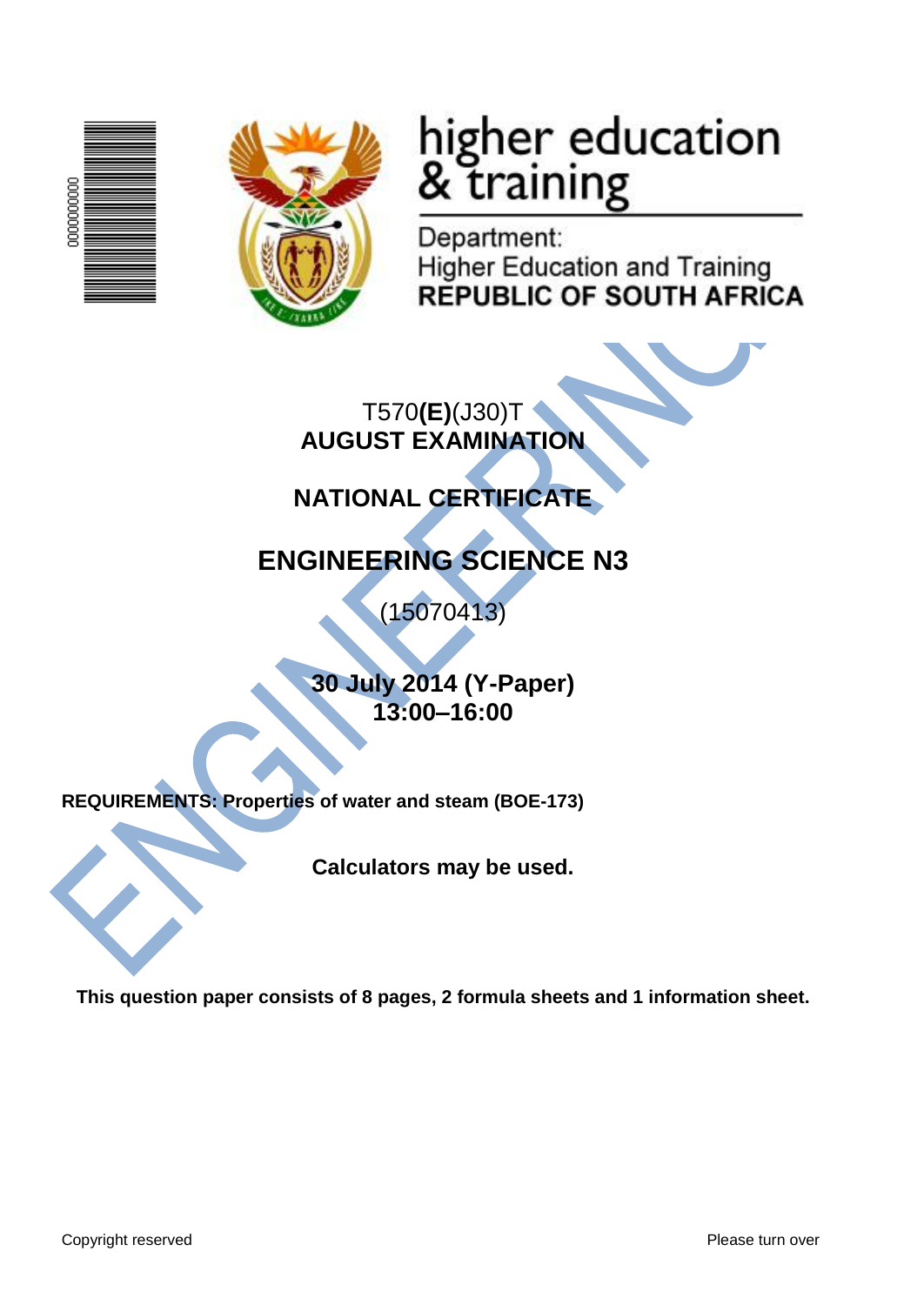# **DEPARTMENT OF HIGHER EDUCATION AND TRAINING REPUBLIC OF SOUTH AFRICA**

NATIONAL CERTIFICATE ENGINEERING SCIENCE N3 TIME: 3 HOURS MARKS: 100

#### **INSTRUCTIONS AND INFORMATION**

- 1. Answer ALL the questions.
- 2. Read ALL the questions carefully.
- 3. Number the answers according to the numbering system used in this question paper.
- 4. All the calculations should consist of at least the THREE steps:
	- 4.1 The formula used or manipulation thereof
	- 4.2 Substitution of the given data in the formula
	- 4.3 The answer with the correct SI unit
- 5. Drawing instruments must be used for all drawings/diagrams.
- 6. ALL drawings/diagrams must be fully labelled.
- 7. The constant values, as they appear on the attached information sheet, must be used wherever possible.
- 8. Keep subsections of questions together.
- 9. Start each question on a NEW page.
- 10 Use  $q = 9.8$  m/s<sup>2</sup>
- 11. Answers must be rounded off to THREE decimal places.
- 12. Write neatly and legibly.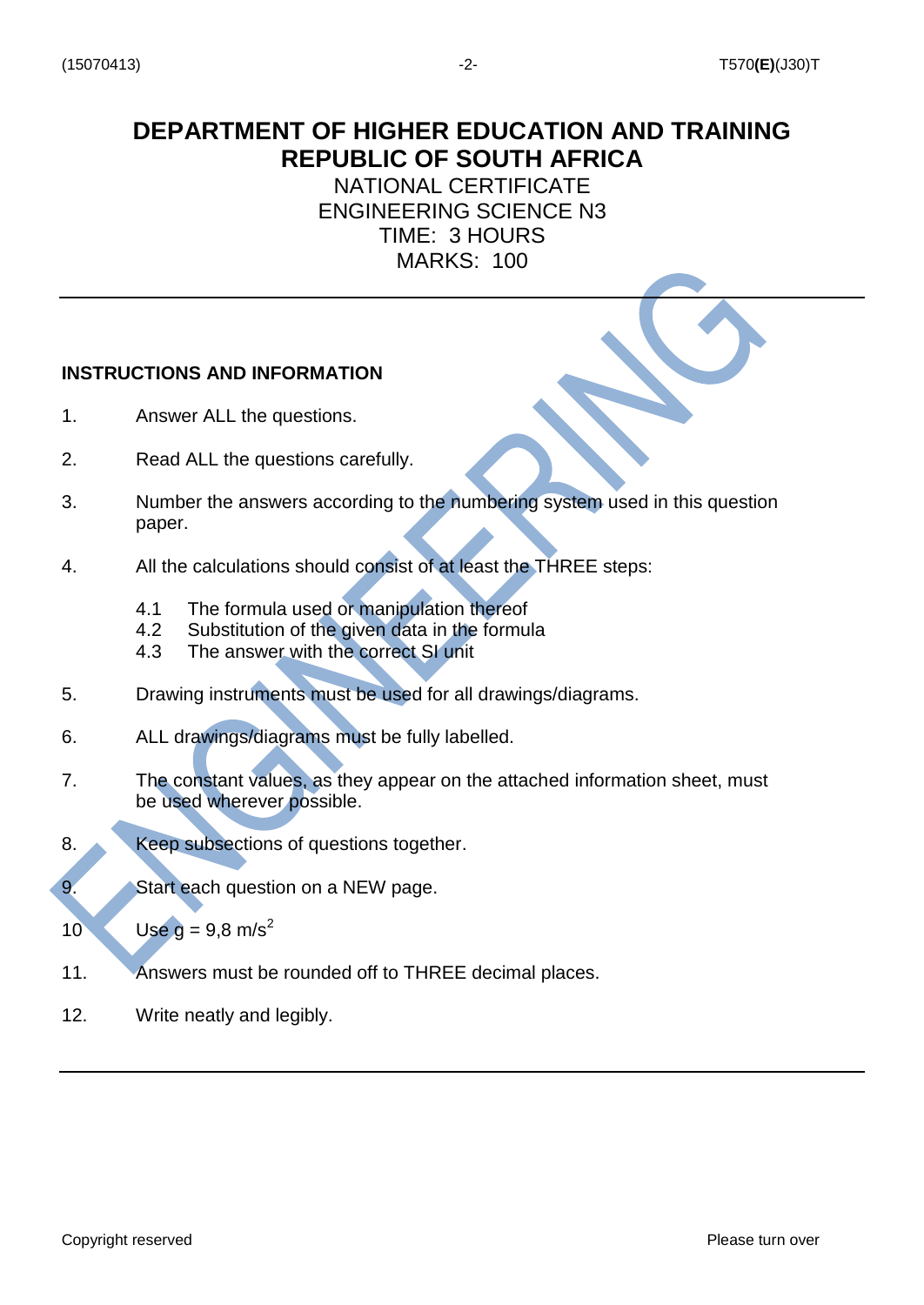#### **QUESTION 1: MOTION, POWER AND ENERGY**

1.1 FIGURE 1 below shows a graph of velocity against time**.** Use the graph to calculate the following:

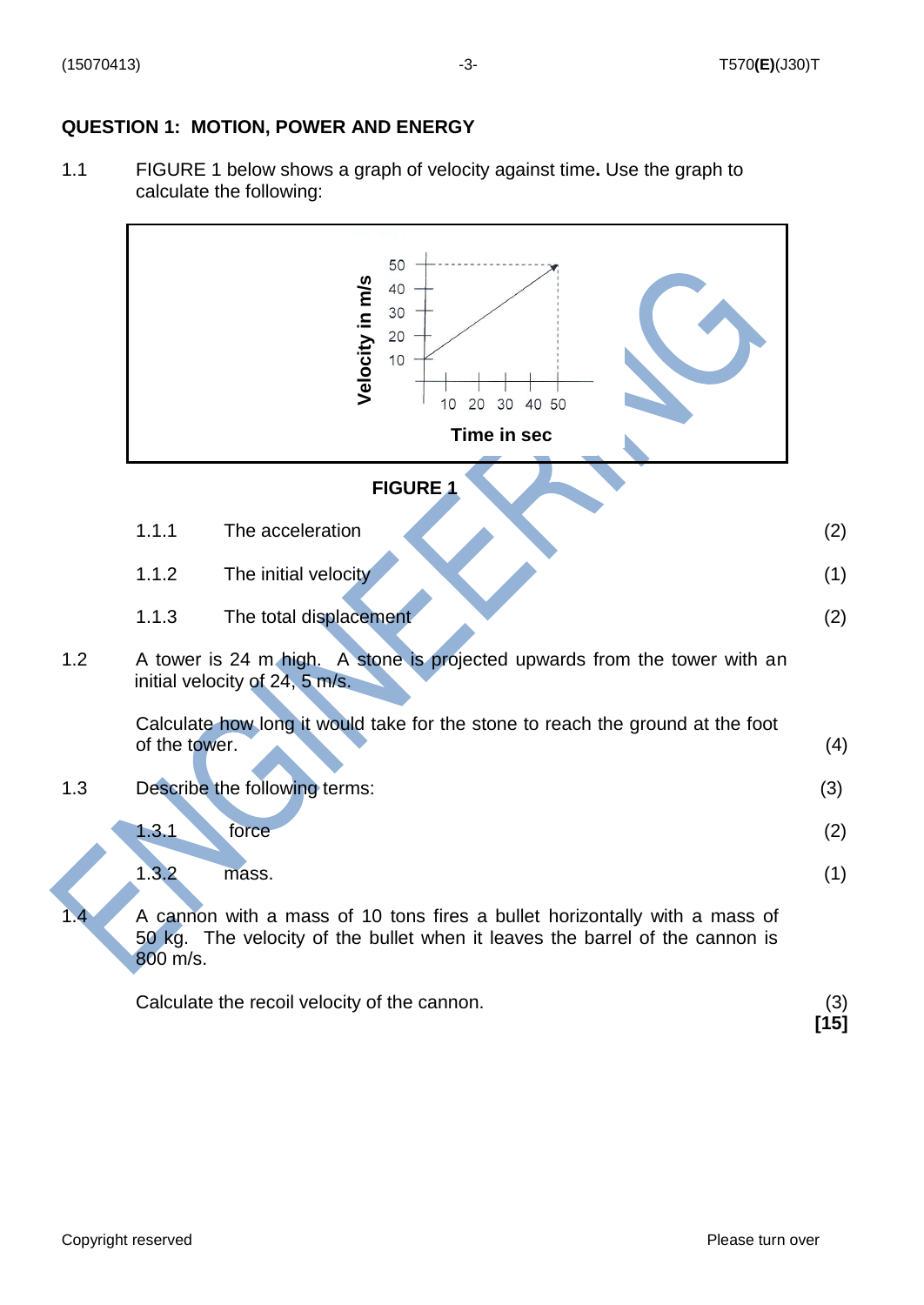#### (15070413) -4- T570**(E)**(J30)T

#### **QUESTION 2: MOMENTS**

- 2.1 Describe what you understand by *shear force*. (2)
- 2.2 FIGURE 2 below shows the shear-force diagram of a horizontal beam of a uniform cross section being supported at two positions.



2.2.1 At which TWO positions is the beam supported and what is the magnitude of each support? (2) (2)

- 2.2.2 Calculate the magnitude of the distributed load per meter length. (2)
- 2.3 FIGURE 3 below shows a light horizontal beam ABCD with a uniform cross section loaded as shown. The magnitude of support A is 32,222 kN.



2.3.2 Calculate the distance X by taking moments about support D. (4)

**[14]**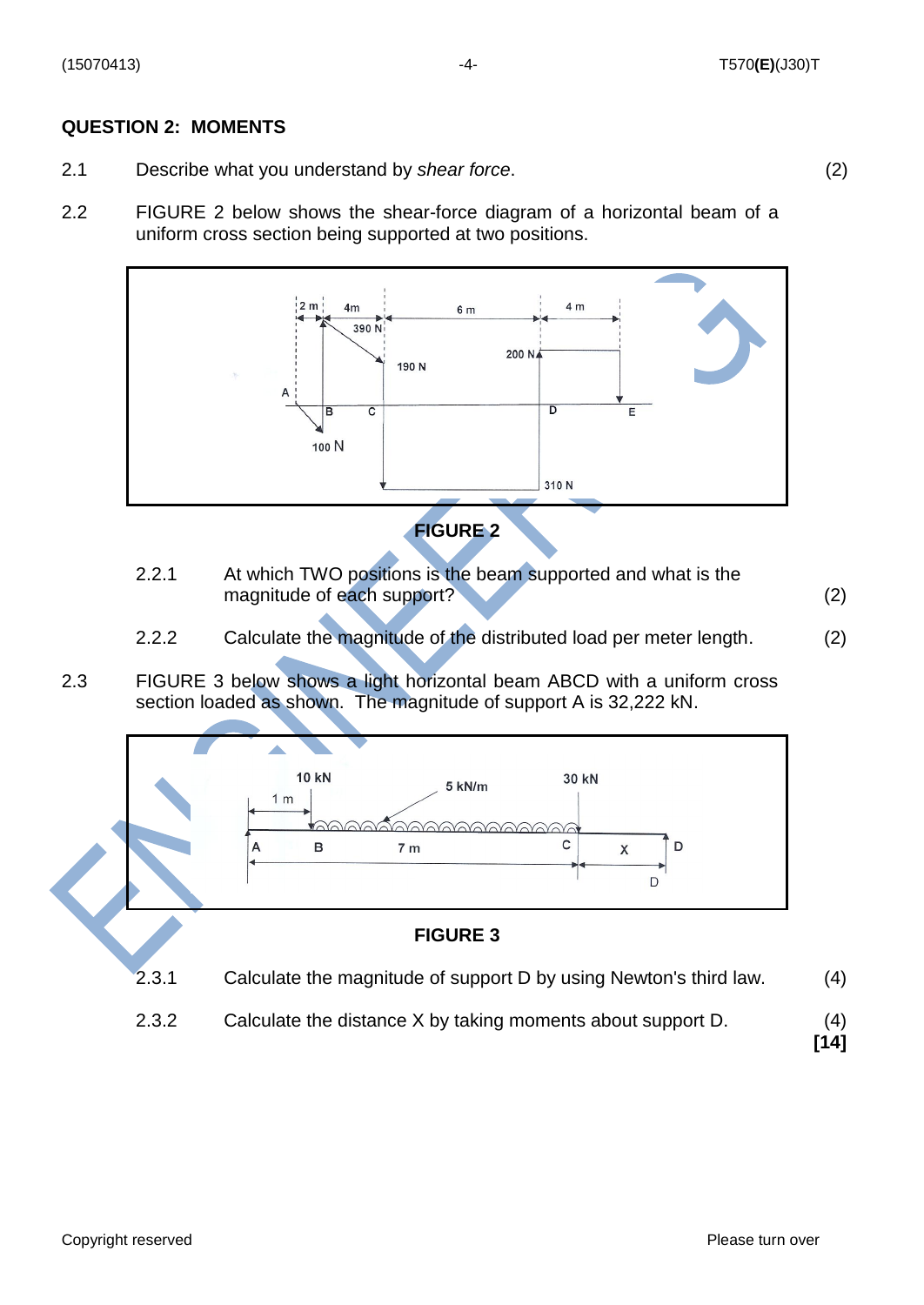#### (15070413) -5- T570**(E)**(J30)T

#### **QUESTION 3: FORCES**

- 3.1 Define the *triangle of forces.* (2)
- 3.2 Determine analytically the magnitude and direction of the resultant of the system of forces shown in FIGURE 4 below.



3.3 FIGURE 5 below shows a structure. Determine graphically or calculate the magnitude and nature of the forces in members PQ and PR.

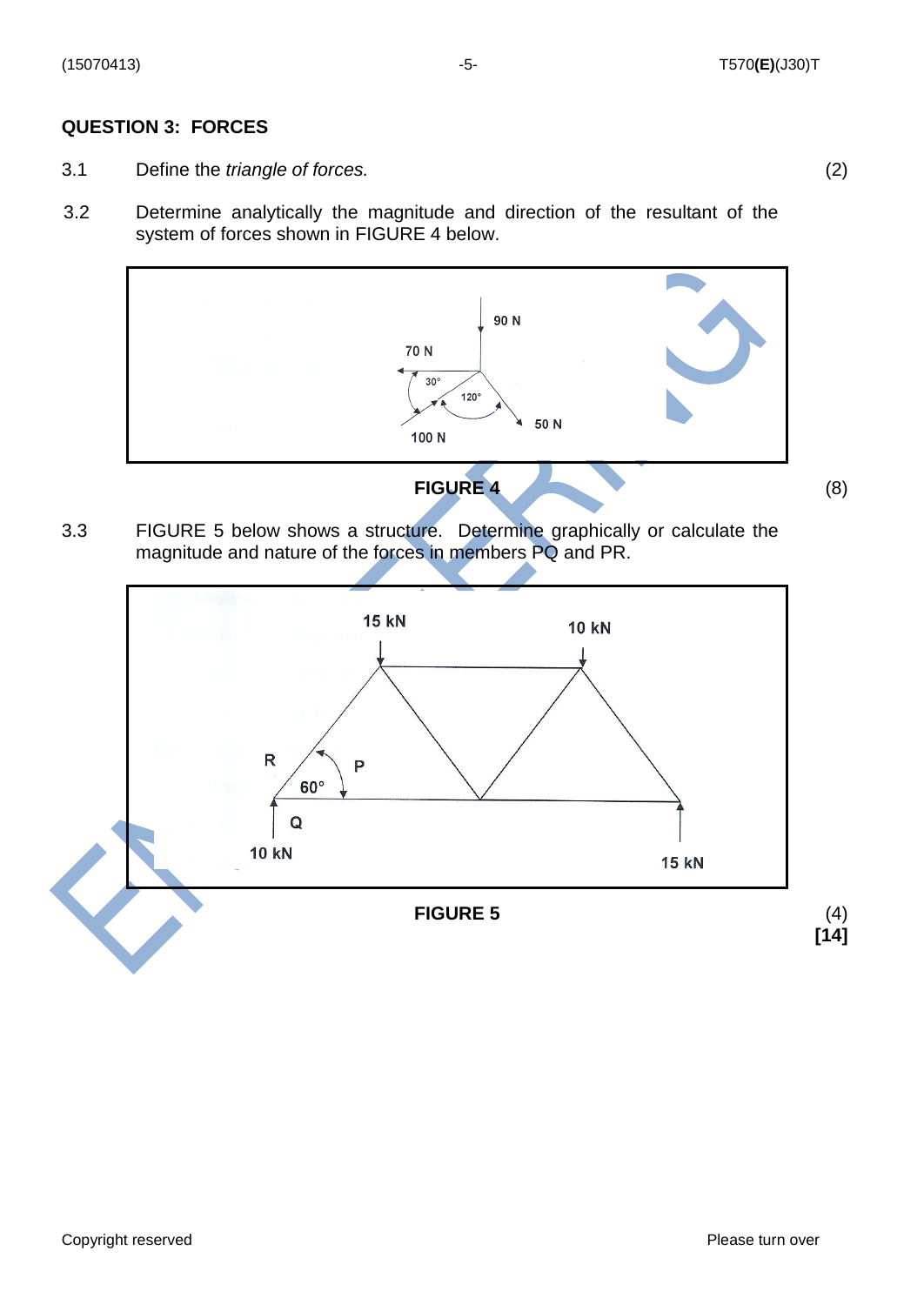### **QUESTION 4: FRICTION**

| 4.1 | (4)<br>List FOUR advantages of friction.                                                                   |                                                                           |             |  |  |
|-----|------------------------------------------------------------------------------------------------------------|---------------------------------------------------------------------------|-------------|--|--|
| 4.2 | A block with a mass of 0,75 ton rests on an inclined plane at an angle of 20°<br>to the horizontal plane.  |                                                                           |             |  |  |
|     | If the friction force is 2 000 N, determine the following:                                                 |                                                                           |             |  |  |
|     | 4.2.1                                                                                                      | The component of the weight of the block parallel with the plane.         | (2)         |  |  |
|     | 4.2.2                                                                                                      | The component of the weight of the block perpendicular to the<br>plane.   | (2)         |  |  |
|     | 4.2.3                                                                                                      | The smallest force required to pull the block upwards along the<br>plane. | (2)         |  |  |
|     | 4.2.4                                                                                                      | The coefficient of friction.                                              | (2)         |  |  |
|     |                                                                                                            |                                                                           | $[12]$      |  |  |
|     | <b>QUESTION 5: HEAT</b>                                                                                    |                                                                           |             |  |  |
| 5.1 |                                                                                                            | Explain the term heat value of a fuel.                                    | (2)         |  |  |
| 5.2 | Name THREE of the factors we have to take into account when we want to<br>heat or cool something.          |                                                                           |             |  |  |
| 5.3 | 5 kg of steel is immersed in water at 20 <sup>0</sup> C.                                                   |                                                                           |             |  |  |
|     |                                                                                                            | What mass of water is required if the final temperature is $40^0$ C?      | (5)         |  |  |
| 5.4 | A volume of 250 $\ell$ of water is heated from 280 $\mathrm{^0}$ C to 360 $\mathrm{^0}$ C by burning coal. |                                                                           |             |  |  |
|     | Calculate the following:                                                                                   |                                                                           |             |  |  |
|     | 5.4.1                                                                                                      | The change in temperature of the water                                    | (1)         |  |  |
|     | 5.4.2                                                                                                      | The quantity of heat required                                             | (2)         |  |  |
|     | 5.4.3                                                                                                      | The quantity of coal required                                             | (2)<br>[15] |  |  |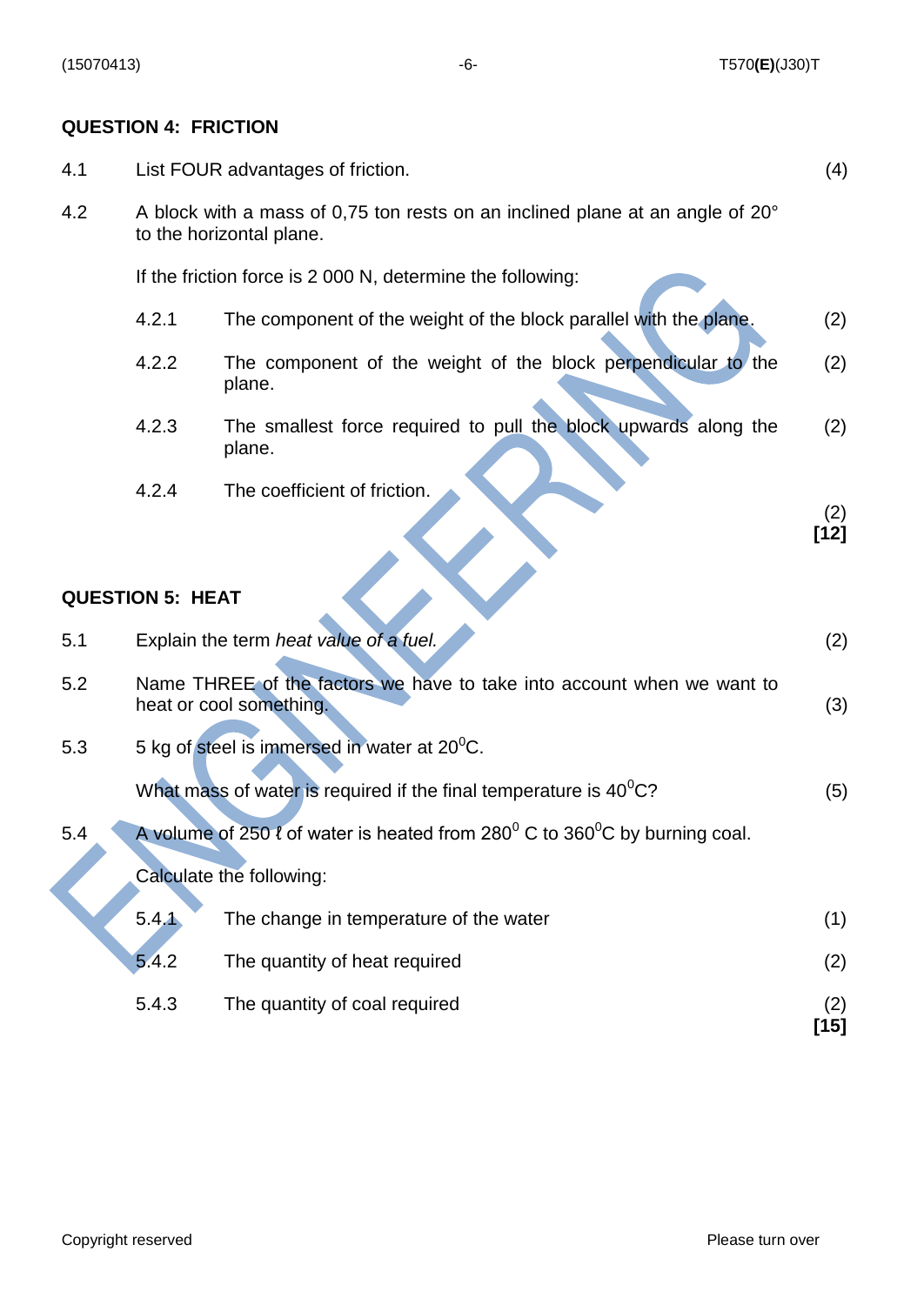#### **QUESTION 6: HYDRAULICS**

6.1 Explain the following terms: • Absolute pressure • Gauge pressure (3) 6.2 The ram of a hydraulic jack is 100 mm in diameter. The diameter and stroke of the plunger are 20 mm and 50 mm respectively. Determine the following: 6.2.1 The force that must be applied to the lever to lift a load of 2,3 tons if the efficiency is  $85\%$ . (3) 6.2.2 The number of strokes of the lever to lift the load 126 mm. (3) 6.3 The following data were given: An inside diameter of the water pipe is 50 mm and an effective head is 30 m. Calculate the work done. (3) **[12]**

#### **QUESTION 7: ELECTRICITY**

7.1 Four cells each having an emf of 1,5 V and an internal resistance of 0,5  $\Omega$  are connected in series. Two resistors of 6 Ω and 8 Ω respectively are connected in parallel and then across the terminals of the battery.

Calculate the following:

|     | 7.1.1                                 | The current through each cell       | (3) |
|-----|---------------------------------------|-------------------------------------|-----|
|     | 7.1.2                                 | The terminal voltage of the battery | (2) |
|     | 7.1.3                                 | The current through each resistor   | (2) |
|     | 7.1.4                                 | The internal voltage drop           | (2) |
| 7.2 | Define the term ampere.               |                                     | (2) |
| 7.3 | Define the term potential difference. |                                     |     |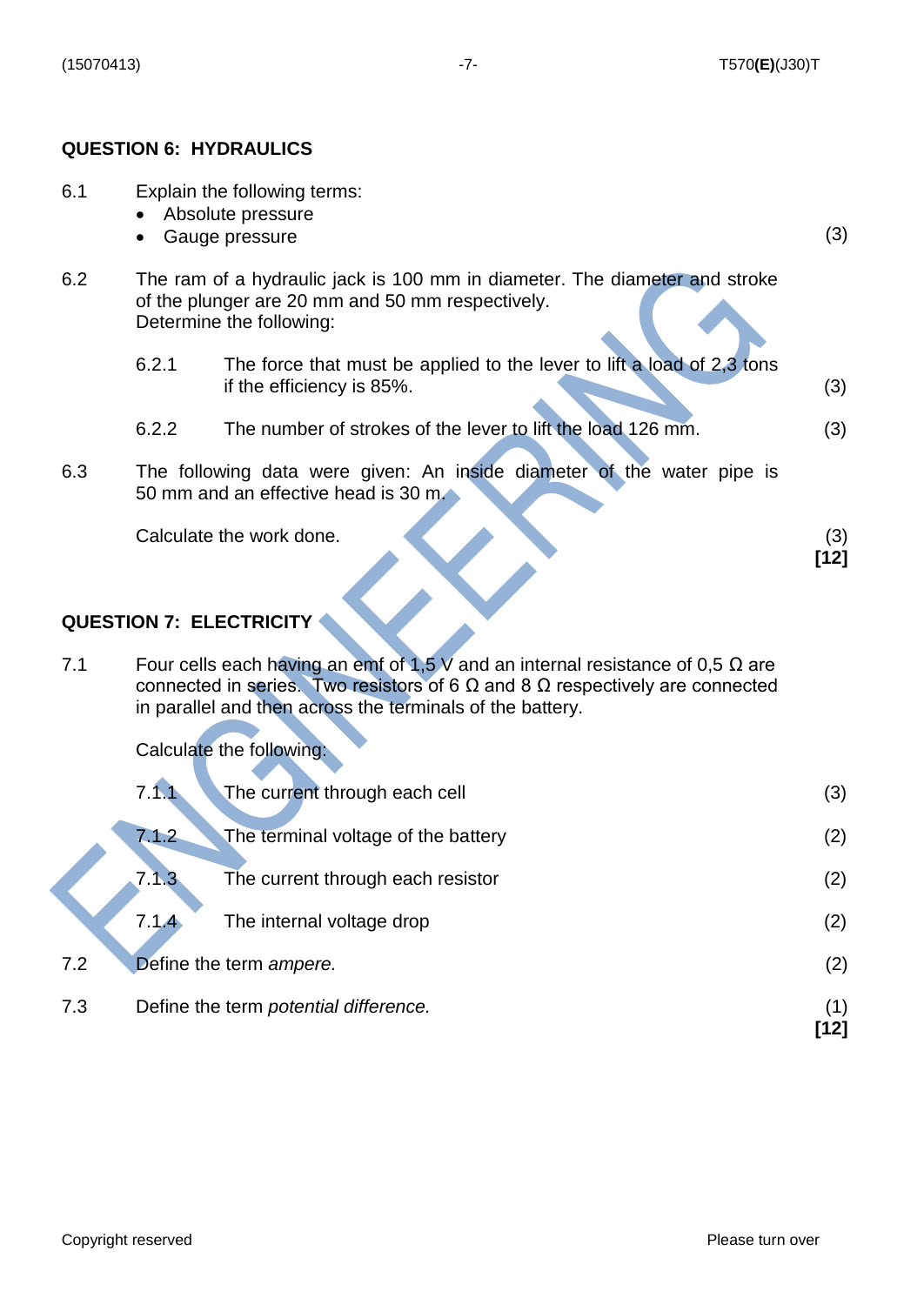#### **QUESTION 8: CHEMISTRY**

- 8.1 Name THREE known metals that are listed on the periodic chart. (3)
- 8.2 Complete the following sentences by filling in the missing word(s). Write only the word(s) next to the question number (8.2.1–8.2.3) in the ANSWER BOOK.

Some researchers use the following terms: dry corrosion process instead of (8.2.1) … and wet corrosion process instead of (8.2.2) …

Oxidation of a metal produces a (8.2.3) …

 **[6]**

**TOTAL: 100**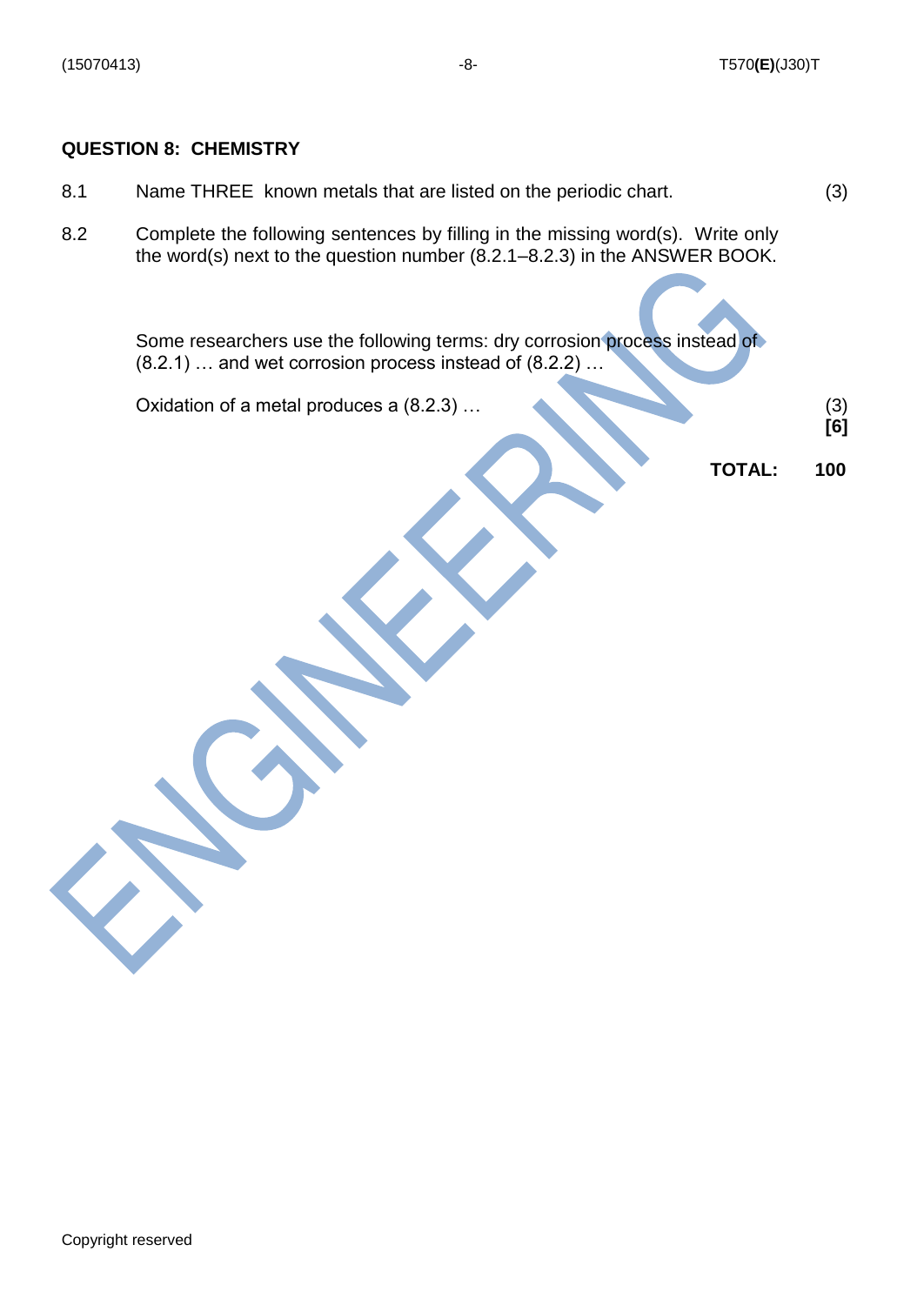#### **ENGINEERING SCIENCE N3**

#### **FORMULA SHEET**

All the formulae needed are not necessarily included. Any applicable formula may also be used.

 $W = F.s$  $W = \rho.V$ *t*  $P = \frac{W}{A}$ *100*% *Inset/Input*  $\eta = \frac{Uitset/Output}{\sqrt{U}}$ *F* = *m.a R μ N F μ*  $\mu = \tan \Phi$  $N_R = F_C \pm F_T \sin\alpha \dots a = 0$  $F_S = w \sin \theta$  $F_C = wcos\theta$  $F_T \cos \alpha = F_\mu \pm F_S \ldots a = 0$  $F_e = T_1 - T_2$ *tension ratio T T 2*  $\frac{1}{2}$  $P = F_e \cdot v$ *60*  $v = \pi \cdot d \cdot n ... n = \frac{N}{\epsilon}$  $W_{\mu} = F_{\mu} \cdot s$ *ΔE<sup>p</sup> m.g .Δh*  $Z_K = \frac{1}{2} m \Delta v^2$  $\Delta E_K = \frac{I}{I}$  $Q = I^2 \cdot R \cdot t$  $m = I \cdot z \cdot t$  $m_1 \cdot u_1 \pm m_2 \cdot u_2 = m_1 \cdot v_1 \pm m_2 \cdot v_2$  $D_e = (D + t)$  $h_{\text{nat/wet}} = h_f + x \cdot h_{\text{fg}}$  $P = 2 \cdot \pi \cdot T \cdot n \cdot T =$ *4 πD ... A A F A*  $P = \frac{F}{\sqrt{2}}$ *2 PL PL RAM*  $=\frac{r_{RAM}}{r_{PL}} = \frac{r_{PL}}{r_{PL}}$   $\ldots$  A =  $V_{RAM} = V_{PL} \times n$  $A_{RAM} \cdot H_{RAM} = A_{PL} \cdot L_{PL}$  $F_X = F \cos \theta$  $F_Y = Fsin\theta$  $\Sigma F_X = F_I cos \theta_1 + ... + F_n cos \theta_n$  $\Sigma F_y = F_l \sin \theta_l + \dots + F_n \sin \theta_n$ *2*  $R = \sqrt{\sum F_X^2 + \sum F_Y^2}$ *X Y ΣF*  $tan\varphi = \frac{\Sigma F}{\Sigma F}$  $Q = m \cdot c \cdot \Delta t \cdot \Delta t \cdot \Delta t = to \pm \Delta t$  $m.ww = Q = m.hv$ *t*  $P = \frac{Q}{A}$  $\Delta L = Lo \cdot \alpha \cdot \Delta t \cdot ... \cdot L_f = Lo \pm \Delta L$  $\Delta A = A_0 \cdot \beta \cdot \Delta t \dots A_f = A_0 \pm \Delta A$  $2.a.s = v^2 - u^2$ *2 .a.t 2*  $s = u \cdot t + \frac{1}{2}$  $v = u + a.t$ 

Copyright reserved **Please turn over the control of the Copyright reserved** Please turn over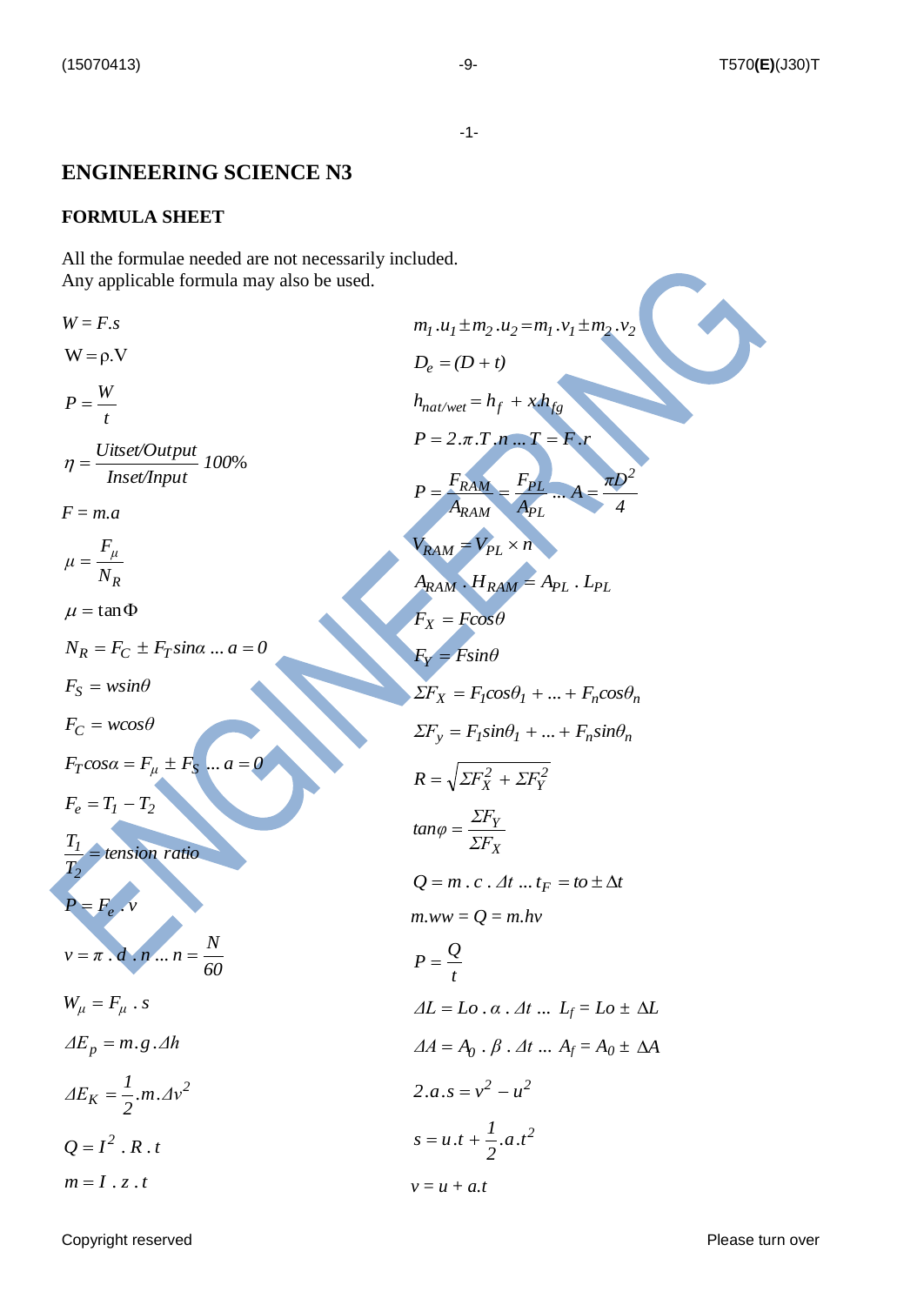$$
\frac{V_P}{V_S} = \frac{N_P}{N_S} = \frac{I_S}{I_P}
$$
\n
$$
M = F
$$

 $\perp$ *s* 

*Σ CWM ΣACWM*  $P_{ABS} = P_{ATM} + P_{MET}$  $P = \delta \times g \times h$  $P_{AR}$   $R_I$   $R_n$  $... + \frac{1}{2}$ *R 1 R*  $\frac{1}{\sqrt{2}} = \frac{1}{2} + ... +$  $R_{SER} = R_1 + ... R_n$  $V_1 - V_2 = -e(U_1 - U_2)$  $V = I \times R$